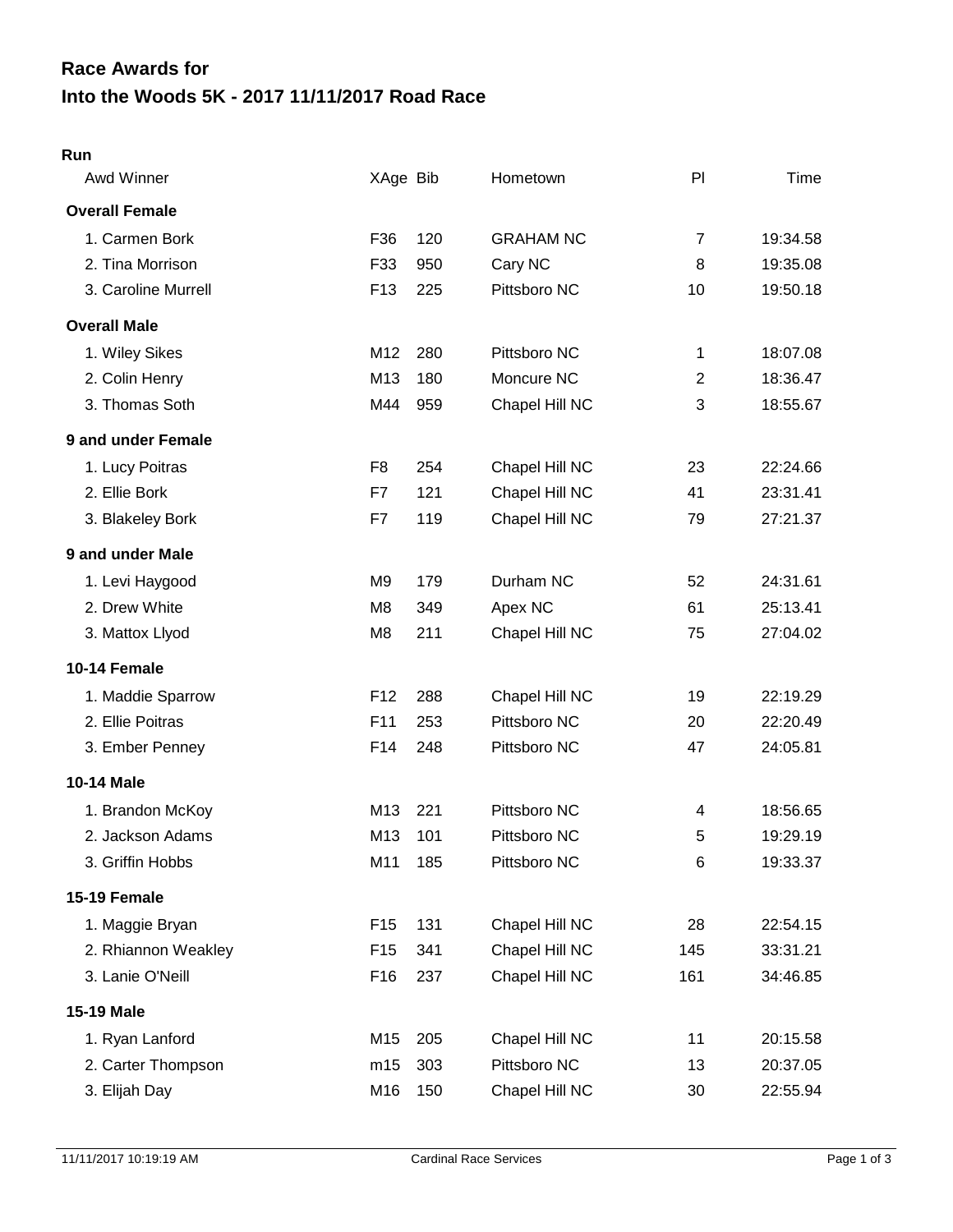## **20-29 Female**

| 1. Kasey Jacobs        | F <sub>22</sub> | 946 | Lumberton NC          | 35  | 23:11.04 |
|------------------------|-----------------|-----|-----------------------|-----|----------|
| 2. Emma Farrell        | F <sub>22</sub> | 938 | Chapel Hill NC        | 177 | 36:57.17 |
| 3. Emily Brozowski     | F <sub>25</sub> | 128 | Durham NC             | 193 | 37:47.29 |
| 20-29 Male             |                 |     |                       |     |          |
| 1. Alexander Herzing   | M25             | 181 | Carrboro NC           | 12  | 20:28.14 |
| 2. Cordell Green       | M20             | 169 | <b>Bryson City NC</b> | 53  | 24:32.97 |
| 3. Jonathan Findle     | M27             | 981 | Cary NC               | 54  | 24:36.55 |
| <b>30-39 Female</b>    |                 |     |                       |     |          |
| 1. Ashley Smitherman   | F39             | 284 | Durham NC             | 33  | 22:59.60 |
| 2. trisha remes        | F35             | 258 | Chapel Hill NC        | 69  | 25:56.77 |
| 3. Kimberly Carpenter  | F36             | 136 | Chapel Hill NC        | 91  | 28:47.84 |
| 30-39 Male             |                 |     |                       |     |          |
| 1. Richard Porter      | M33             | 255 |                       | 16  | 21:48.56 |
| 2. Chris Watson        | M38             | 969 | Pittsboro NC          | 26  | 22:49.02 |
| 3. Ryan Bonenberger    | M32             | 118 | Chapel Hill NC        | 29  | 22:55.04 |
| 40-49 Female           |                 |     |                       |     |          |
| 1. Julie Ricker        | F41             | 263 | Pittsboro NC          | 36  | 23:12.89 |
| 2. Taylor Transue      | F42             | 313 | Pittsboro NC          | 44  | 23:37.66 |
| 3. J. Kala Bullett     | F41             | 133 | Pittsboro NC          | 45  | 23:39.46 |
| 40-49 Male             |                 |     |                       |     |          |
| 1. Ted Ising           | M45             | 196 | Chapel Hill NC        | 9   | 19:49.04 |
| 2. David Frazelle      | M42             | 939 | Chapel Hill NC        | 15  | 21:16.99 |
| 3. Matthew Etherington | M41             | 937 | Durham NC             | 18  | 22:02.45 |
| <b>50-59 Female</b>    |                 |     |                       |     |          |
| 1. Mary Beth Gutstadt  | F56             | 944 | Chapel Hill NC        | 100 | 29:32.69 |
| 2. Laura Noble         | F <sub>50</sub> | 952 | Chapel Hill NC        | 102 | 29:44.15 |
| 3. Diane Jacobs        | F <sub>59</sub> | 985 | Chapel Hill NC        | 122 | 30:51.82 |
| 50-59 Male             |                 |     |                       |     |          |
| 1. David Smith         | M52             | 283 | Chapel Hill NC        | 14  | 20:43.78 |
| 2. Randy Kauftheil     | M59             | 201 | Chapel Hill NC        | 39  | 23:23.66 |
| 3. Matt Valentine      | M50             | 324 | Chapel Hill NC        | 50  | 24:19.20 |
| 60-69 Female           |                 |     |                       |     |          |
| 1. Nansi Greger-Holt   | F61             | 172 | Pittsboro NC          | 149 | 33:56.40 |
| 2. Ann Sparrow         | F67             | 286 | Chapel Hill NC        | 248 | 47:29.41 |
|                        |                 |     |                       |     |          |

3. Unassigned - 2 Eligible Registrants